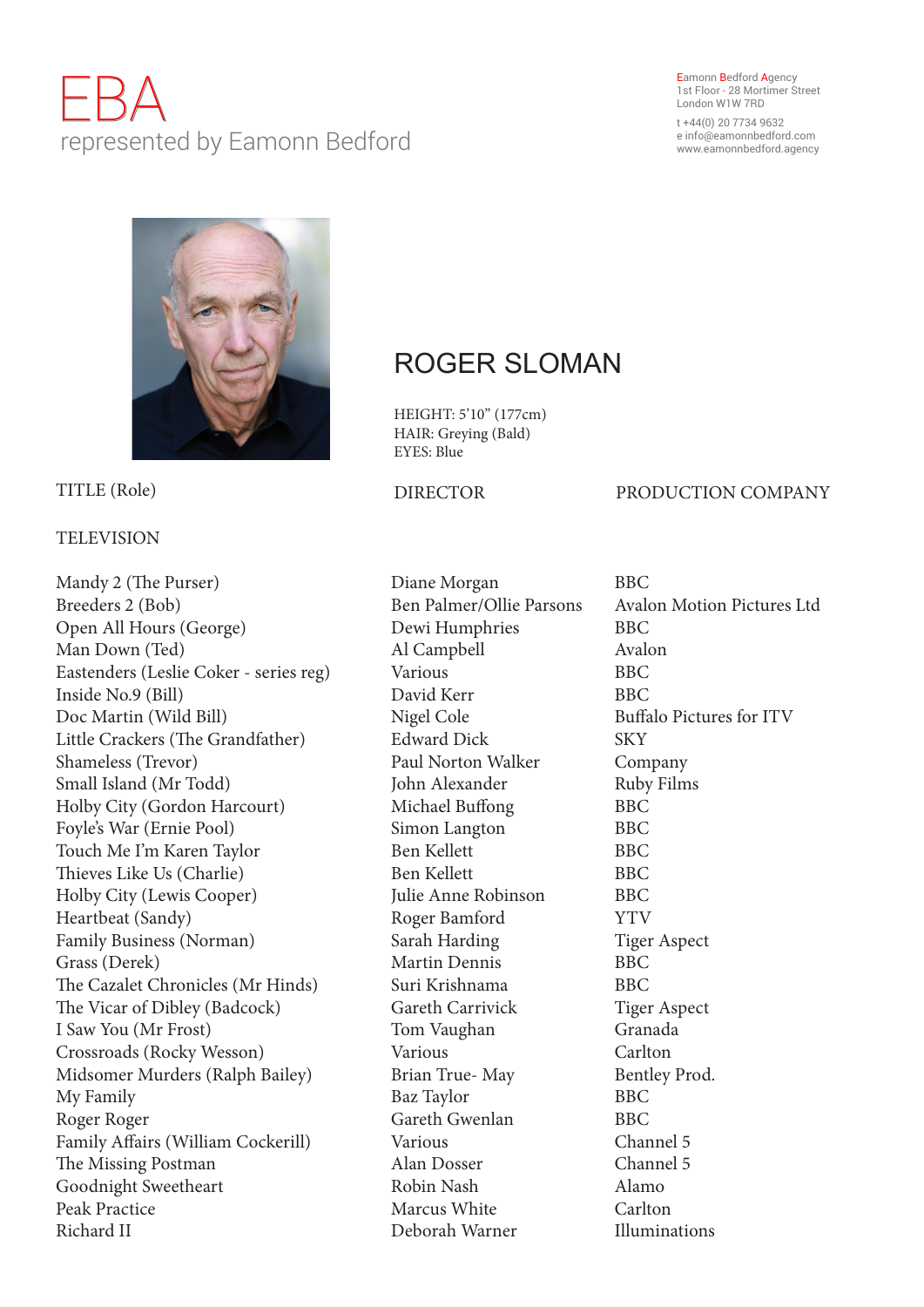Heartbeat Tim Dowd YTV Time After Time **IVALUAT** John Kaye Cooper LWT The Bill Simon Myers Talkback Thames Cracker Julian Jarrold Granada Wycliffe Ferdinand Fairfax HTV Mike & Angelo Neville Green Tetra Films The Life & Times of Henry Pratt Adrian Shergold Red Rooster Kevin & Co John Smith BBC Grace & Favour BBC Bottom (Mr Harrison) BBC BU BBC Danton's Death Alan Clark BBC Pennies From Heaven Piers Haggard BBC Ripping Yarns BBC A Kick Up The Eighties Tom Gutteridge BBC The Young Ones Various Various BBC Minder Tom Clegg Thames TV

## **THEATRE**

Seventeen (Tom) Anne-Louise Sarks Lyric Hammersmith The Magistrate (Mr Wormington) Tim Sheader National Theatre Goodbye To All That (Frank) Simon Godwin Royal Court Upstairs Danger:Memory (Fine) Ed Viney Fermyn Street Mother Courage (Lieutenant) Deborah Shaw RNT The Fairy Queen (Moonshine) Jonathan Kent Glyndebourne 2000 Feet Away (Byron/Resident) Josie Rourke The Bush Theatre Humble Boy (George Pye) Richard Beecham Northampton Henry V (Pistol) **Solution** Jonathan Munby Royal Exchange Great Expectations (Magwitch) Declan Donnellan RSC Henry IV –Parts I & II Nick Hytner RNT The Mandate (The Organ Grinder) Declan Donnellan RSC Hard Sell Paul Bourne Menagerie TC Love's A Luxury Sam Walters Orange Tree A Chorus of Disapproval(Jarvis Hartley-Pike) Alan Ayckbourn Scarborough The Iceman Cometh Howard Davies Almeida My Night With Reg Roger Michel Criterion Machinal Stephen Daldry RNT Richard II Deborah Warner RNT Inadmissable Evidence Di Trevis RNT Much Ado About Nothing Howard Davies RSC Scenes From A Marriage Terry Hands RSC Merry Wives of Windsor Ben Alexander RSC Wholesome Glory Mike Leigh Royal Court Fosdyke Saga Mike Bradwell Bush Theatre Hitchhiker's Guide To The Galaxy Ken Campell ICA The Cherry Orchard Mike Alfreds Roundhouse<br>Birds of Passage Howard Davies Hampstead Birds of Passage Howard Davies Hampstead What The Butler Saw Penny Ciniewicz Salisbury Brassneck Richard Eyre Nottingham Bendigo Richard Eyre Nottingham The Love of a Good Woman David Leland Sheffield, Crucible